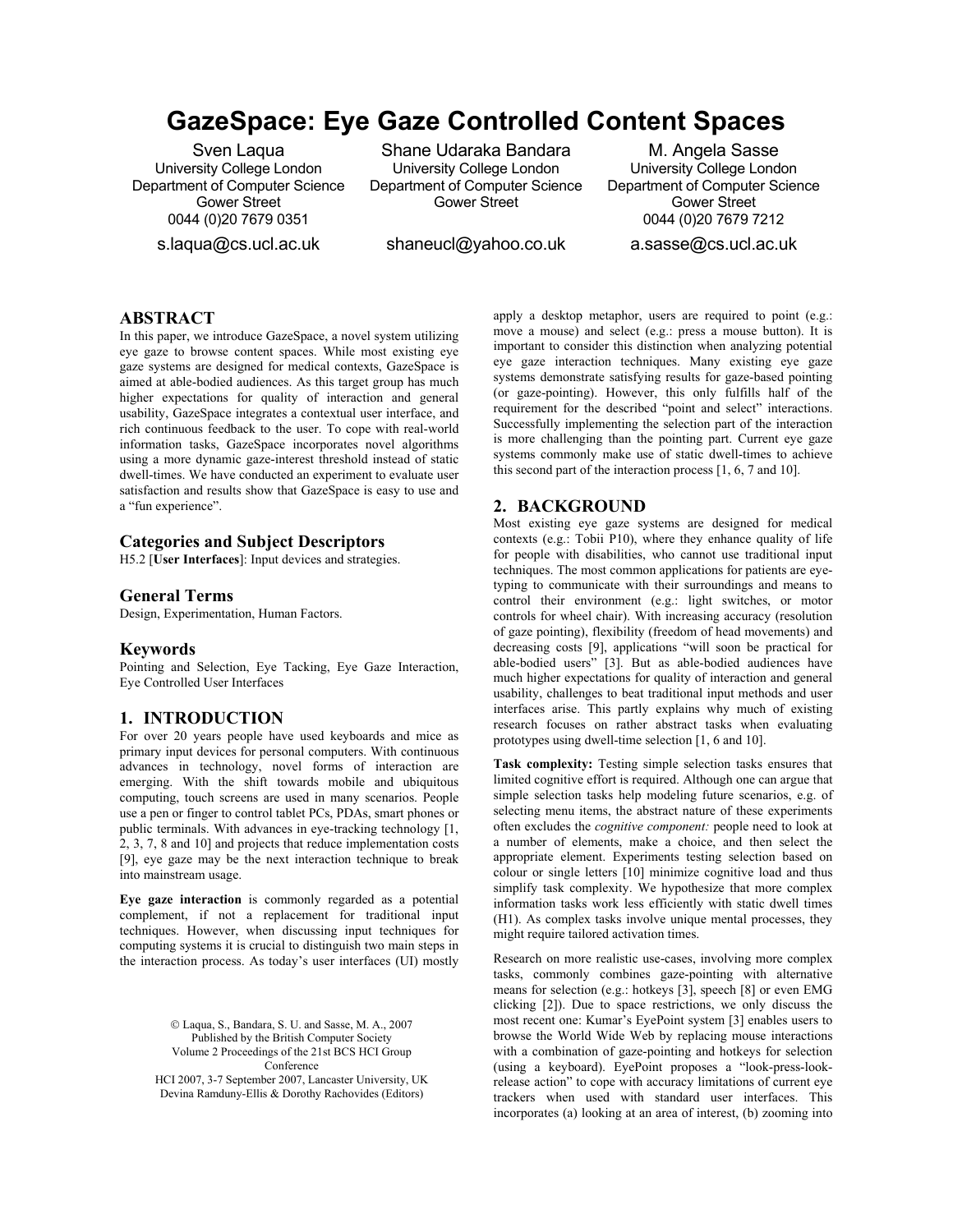this area by clicking a hotkey, (c) selecting the desired element within this scaled-up area by looking at it and (d) releasing the hotkey to confirm selection of the chosen element. The main benefit of this approach is its compatibility with standard desktop interfaces. However, this solution has a number of limitations: (1) It requires separate keys to control the interaction and (2) it complicates the interaction process by approx. factor 2: point-click (mouse) vs. look-press-lookrelease (EyePoint). Compared with traditional mouse-based interaction, EyePoint increased task completion time and resulted in much higher error rates [3].

## **3. THE GAZESPACE SYSTEM**

We have developed GazeSpace to provide a simple eye gaze interface that offers an appealing alternative to using the mouse when browsing content spaces (e.g.: to read blogs and news, look at pictures or video clips).

**The user interface**: GazeSpace combines real-time gaze tracking with a minimalist contextual visualization. Building on a contextual user interface (see Focus-Metaphor [4, 5]), the screen layout allows for seamless exploration of information spaces. The novel layout also suggests being beneficial to overcome the Midas Touch problem, commonly found in eye gaze interaction systems. The main information area (content element) in the middle of the screen is surrounded by contextual navigation elements (see Figure 1). When selecting a contextual element, its state changes: It enlarges into a content element and moves to the centre of the screen replacing the previous element. This previously central element switches back to context state and moves to the periphery of the screen.



**Figure 1. The GazeSpace interface** 

**Layered architecture:** A Tobii X50 eye-tracker and the Tobii Software Development Kit (SDK) have been used to develop the GazeSpace prototype. The SDK enables access to real-time gaze data through the Tobii Eye Tracker Components API (TetComp). GazeSpace is a 2-layer application consisting of a system layer and a visual layer. The *system layer* has been developed using Microsoft VisualBasic (VB) which enables real-time access to gaze data (50Hz results in 50 gaze points per second) through TetComp. The *visual layer* has been developed using Adobe Flash (formerly Macromedia). The Flash user interface (UI) is embedded within the VB application. Relevant information about a user's gaze and the state of the UI is communicated between VB and Flash (using Actionscript). The layered approach has been chosen for two reasons: (1) Flash alone is not capable of accessing system API's or DLL's, which are required to receive real-time gaze data, and (2) VisualBasic does not provide the flexibility for fast prototyping, which would enable a similar user experience as Flash does.

**Algorithms:** The GazeSpace prototype aims to enable people to explore information spaces entirely by using eye gaze. To cope with the increased task complexity, instead of using static dwell-time for activation, GazeSpace integrates a more flexible *gaze-interest-threshold*. This approach comes with another benefit: it is more robust (if the eye tracker looses the user's gaze, the last working state of the interface can be "frozen"). Visual feedback ensures that the user is aware of the problem (this will be explained in detail in the feedback section below). After repositioning, she can return to the last working state. Instead of using fixations, the implemented algorithms work on the actual raw data, delivered through TetComp. Two variations of this technique have been implemented:

The **static interest accumulation algorithm** (SIA) collects gaze over each target area (navigational elements) until a predefined threshold is reached for the first element. When the user moves away from one target area before threshold is reached, the interest counter remains at this level until (A) the user comes back and new interest is added, or (B) another target area reaches threshold (gets activated). In case B, the interest counter is set to 0. The logic behind this algorithm aims to follow natural decision making processes, where a user looks at certain navigational choices before deciding which element to activate. After getting a first impression about relevant elements (by gazing at them), the user's actual decision to activate one of the elements should be faster. Accordingly, by collecting interest (gaze) along this decision making process for each element, reaching the interest-threshold will be faster.

The **dynamic interest decay algorithm** (DID) works similar to the first algorithm (SIA). However, instead of simply stopping the interest counter for an element when a user looks elsewhere, an additional decay function is used to decrease the collected interest for each element based on a predefined timing value (e.g.: accumulated interest is reduced by 50% every 50 collected gaze points outside the target area). This approach follows the logic, that when a user is not looking at an element for a longer amount of time (after first focusing on it), she "looses interest". After a few seconds, information about the previous element will have left short-term memory and thus more time is required again to make a decision (longer activation time).

**Integrated user interface feedback:** Existing eye gaze systems provide a very basic appearance, with usability and aesthetics being subordinate to functionality. GazeSpace is designed to improve usability by providing continuous visual feedback to the user. Gaze-pointing and activation are facilitated through a *coloured border* for each navigational element, providing feedback through a *dynamic gaze-over state* (similar to mouse-over state). Being transparent in neutral state, colour intensity increases continuously whilst a user is looking at an element. When reaching interest-threshold (by collecting a user's gaze), colour intensity approaches 100%, signaling the user that the element is about to be selected (see Figure 2).



**Figure 2. Contextual UI element in neutral state (left) and after collecting "attention" through gaze (right)**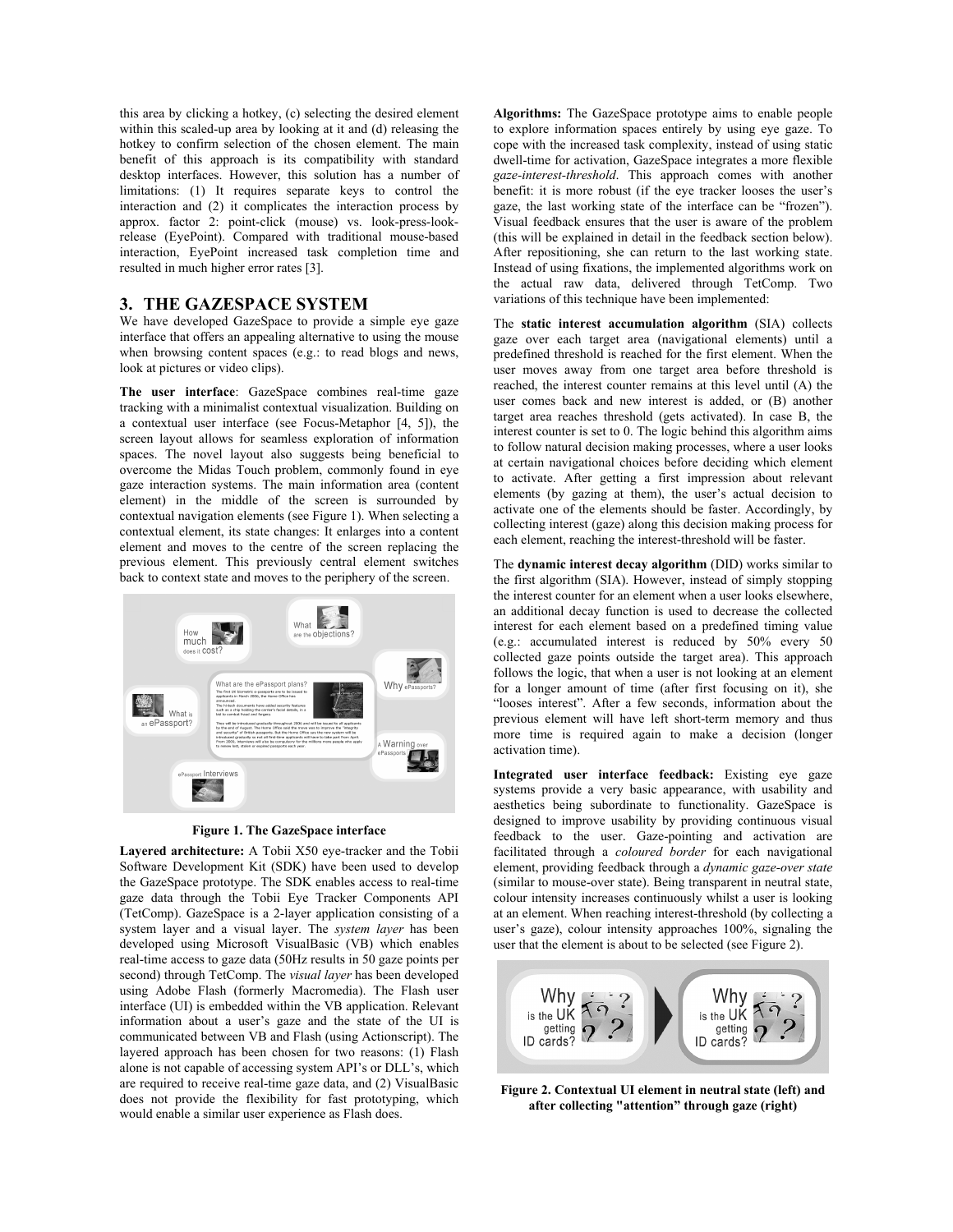As all stationary (not head-mounted) eye tracking systems can only cope with moderate head movements, it cannot be guaranteed that the user's eye will be tracked the whole time. We believe that providing feedback, on whether the system is "active" or not will enhance overall usability of the eye gaze system. For this reason, GazeSpace integrates a *coloured background* providing visual feedback over the general tracking state of the system: *light red – no gaze found, light green – gaze tracked*.



**Figure 3. Experimental setup for the GazeSpace experiment** 

# **4. EXPERIMENT**

We conducted an experiment in the lab to measure system performance and user satisfaction with the GazeSpace prototype (see Figure 3). 20 participants took part in the experiment. The average age was 24.2 (age range 18 – 50) and the sample was balanced for gender (50% female).

Besides collecting general user feedback and testing system performance of the prototype, we compared the two algorithms discussed earlier  $(A_1: SIA$  and  $A_2: DID$  algorithm). In order to test the algorithms using a between-subjects design, we created two separate content spaces:  $C_1$ : 7 UI elements providing information on ePassports (see Figure 1), and  $C_2$ : 7 UI elements providing information on the government's new ID card scheme. Both content spaces were designed to create a similar appearance and offer similar amounts of pictorial and textual information. Pairing of algorithm and content space has been counterbalanced (combinations:  $A_1C_1$ ,  $A_1C_2$ ,  $A_2C_1$ ,  $A_2C_1$ ). Each participant conducted two sessions (e.g.:  $A_1C_2$  and  $A_2C_1$ ), ordering of sessions has been counterbalanced.

After calibration, participants could familiarize themselves with the GazeSpace system using different content. They also received a brief introduction into how the system works and what the visual feedback means. After this introductory phase, each session lasted approx. 10 minutes during which participants were given information tasks (e.g.: *"What kind of personal information does the chip on the ePassport hold?"*) by the experimenter. The aim was to facilitate task-driven exploration of the content spaces. After conducting both sessions, participants had to fill in a questionnaire evaluating the system. They were also asked whether they found a difference in the interface (apart from content) and if yes, which of the sessions they preferred.

#### **4.1 Results**

The following analysis focuses on qualitative findings. With the aim to develop an appealing and simple to use eye gaze system, collecting meaningful user feedback on GazeSpace has been very important in this experiment.

#### *4.1.1 User Satisfaction*

To capture participants' overall reaction to GazeSpace, 6 questions from the "Questionnaire for User Interface Satisfaction" (QUIS) have been used (e.g.: *"The system was: Frustrating – Satisfying"*). In addition, aspects of ease of use, accuracy, etc. were evaluated using 25 tailored usability questions. A 6-point Likert scale has been adopted throughout. Figure 4 shows the clustered and normalized results.





#### **Figure 4. Questionnaire results**

Participants consistently rated the GazeSpace prototype positive and particularly high for ease of use and learnability. This correlates with participants explicitly stating that GazeSpace is "very easy to use", "easy to understand", "self explanatory" and a "fun experience". However, there were of course also negative comments such as "speed of activation (not sufficient)", "eyes got tired after a while", "time to activate a bit long". The variety of comments shows that perception of the interaction experience using GazeSpace differed quite a lot between participants. The main aspect varying strongly was interaction speed. This finding might support H1 arguing that more complex information tasks are better supported by tailored activation times. The user interface feedback (coloured border and background) created diverse responses: Some found it useful; others found it "annoying". The analysis of the related usability questions showed that participants rated the coloured border feedback significantly higher than the coloured background feedback  $(t_{19} = 2.65, p \le 0.01)$ . What also became clear after conducting the experiment was that despite using a state-of-the art eye tracker, quality of calibrations and tracking ability varied strongly. While some participants were able to run a complete 10 minute session without hardly any interruptions of the gaze tracking, others had to cope with constant interruptions. This obviously biased participants' feedback. We therefore conducted a separate analysis of the questionnaire feedback using vision as independent variable (see next section).

#### *4.1.2 Impact of vision*

Throughout all categories of user feedback, differences have been found when comparing feedback for participants with normal vision (7) and participants with corrected vision (13, using glasses or contact lenses). These differences have been significant for *general impression* ( $t_{18} = 2.06$ ,  $p < 0.027$ ), *learnability* (t<sub>18</sub> = 2.06, p < 0.027), *accuracy* (t<sub>18</sub> = 2.50, p < 0.012) and *Interfaces* & *Content* ( $t_{18} = 2.16$ ,  $p < 0.023$ ) (see Figure 5).

 $\Box$  normal vision corrected vision  $6.0$  $5.0$ 5.3  $5.3$  $5.1$  $5.0$  $4.0$  $4.5$ 4.6  $4.7$  $42$ General **Learnability** Interface &  $3.0$ Accuracy Impression

**Figure 5. Impact of vision on user satisfaction**